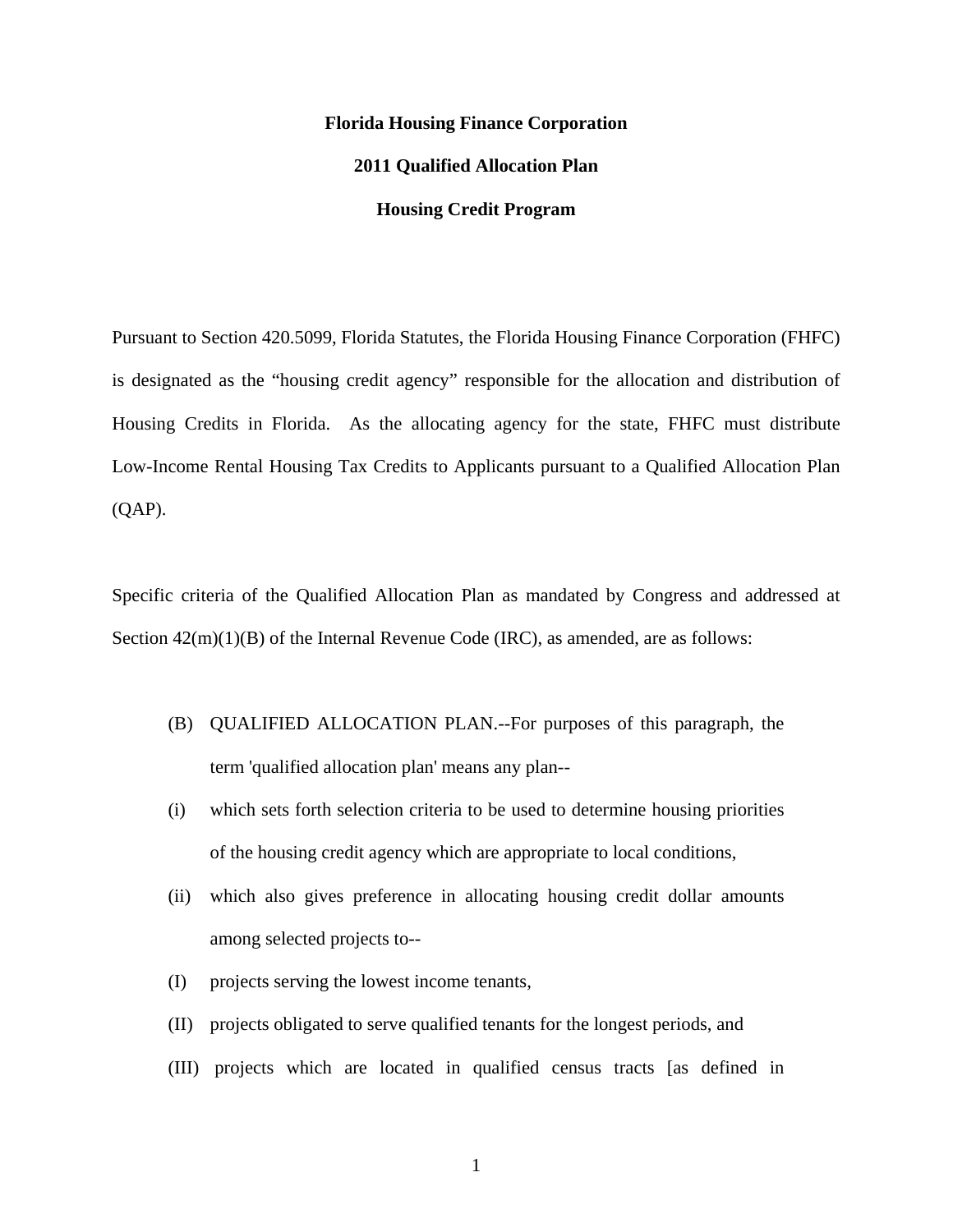subsection  $(d)(5)(C)$ ], and the development of which contributes to a concerted community revitalization plan, and

- (iii) which provides a procedure that the agency (or an agent or other private contractor of such agency) will follow in monitoring for noncompliance with the provisions of this section and in notifying the Internal Revenue Service of such noncompliance which such agency becomes aware of.
- (C) CERTAIN SELECTION CRITERIA MUST BE USED.--The selection criteria set forth in a qualified allocation plan must include--
- (i) project location,
- (ii) housing needs characteristics,
- (iii) project characteristics including whether the project involves the use of existing housing as part of a community revitalization plan,
- (iv) sponsor characteristics,
- (v) tenant populations with special housing needs,
- (vi) public housing waiting lists,
- (vii) tenant populations of individuals with children,
- (viii) projects intended for eventual tenant ownership,
- (ix) the energy efficiency of the project, and
- (x) the historic nature of the project.

The Qualified Allocation Plan was developed based on IRC requirements and rental housing needs assessment studies conducted by independent vendors for FHFC.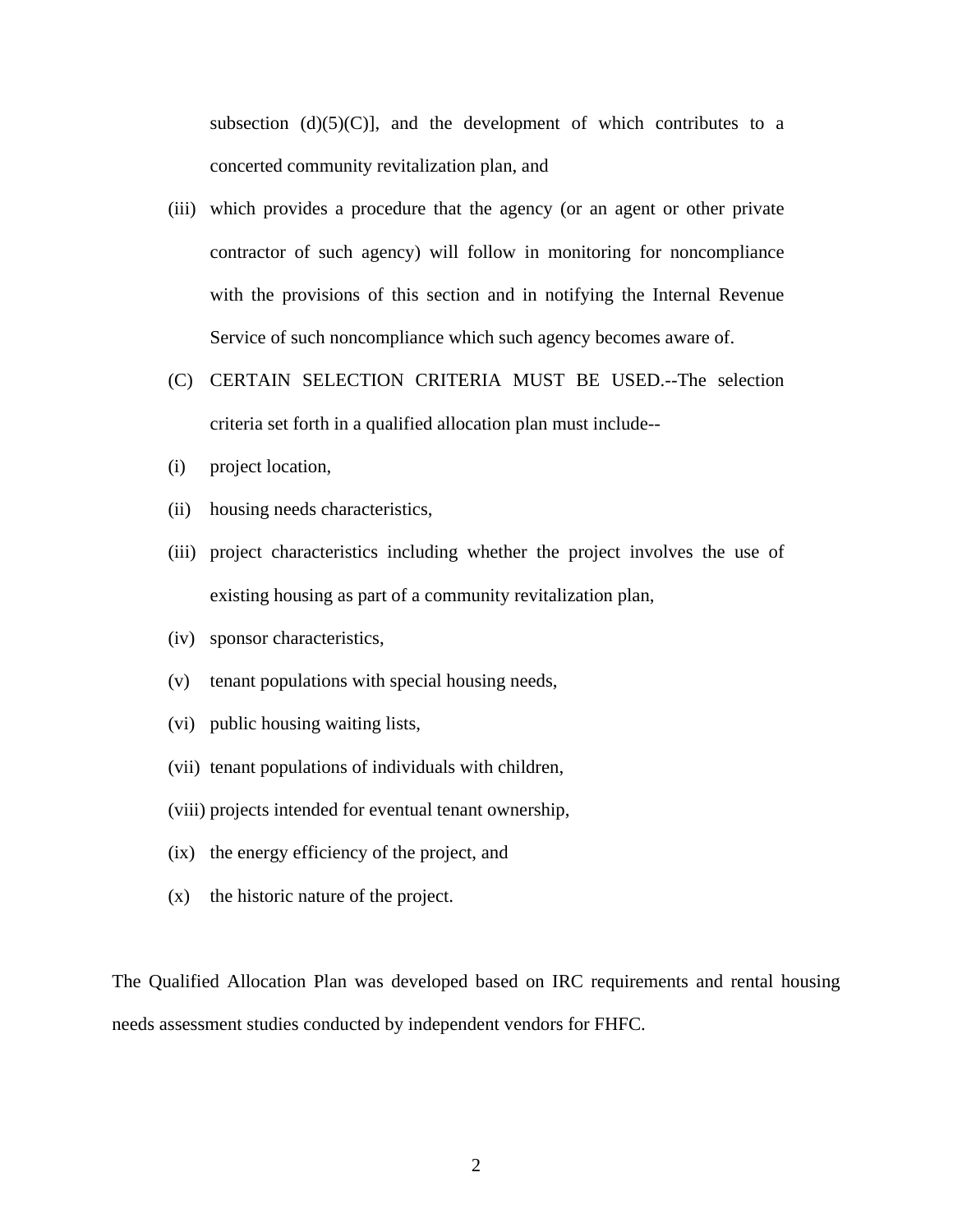The FHFC Board of Directors and the Governor of the State must approve the plan before its implementation.

All Developments will be reviewed if eligible pursuant to Rule Chapter 67-48, Florida Administrative Code, and evaluated pursuant to FHFC threshold, scoring and ranking criteria.

Prior to the issuance of a Housing Credit Allocation, a Development must be underwritten in accordance with Rule 67-48.0072, F.A.C., in order to determine the Development's feasibility, ability to proceed and the appropriate Housing Credit amount, if any. FHFC shall issue Housing Credits in an amount no greater than the amount needed for the financial feasibility and viability of a Development throughout the credit period. The issuance of Housing Credits or the determination of any allocation amount in no way represents or purports to warrant the feasibility or viability of the Development by FHFC.

All capitalized terms not otherwise defined herein have the meanings set forth in Rule Chapter 67-48, Florida Administrative Code.

The Total Housing Credit Allocation Authority available at the time of final ranking (annual per capita allocation amount plus any National Pool Housing Credits received) will be awarded in accordance with the Universal Application Package and as follows:

1. 50 percent of the Total Housing Credit Allocation Authority available at the time of ranking will be set aside for those Applicants that select and qualify for the following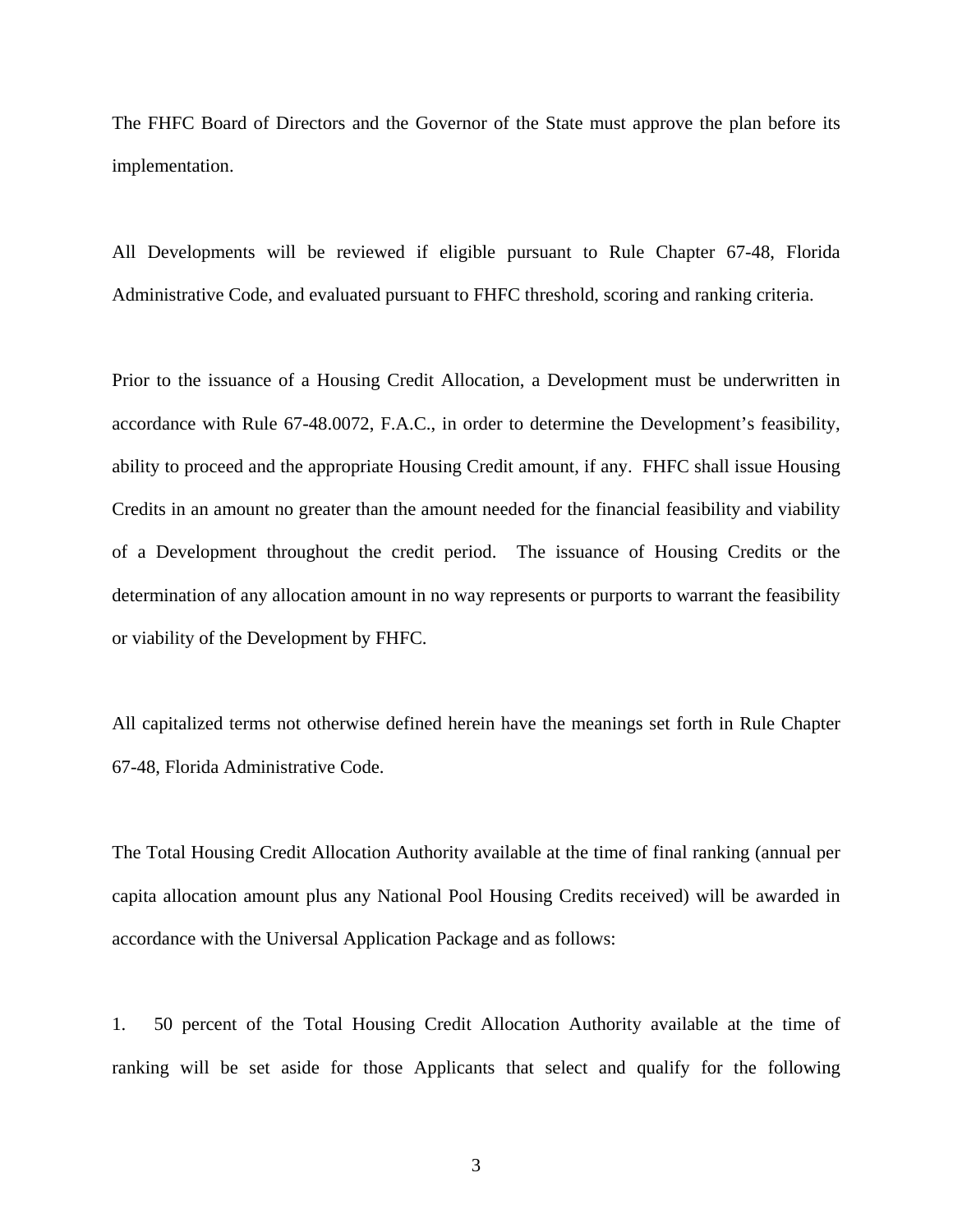Development Categories at Part III.A.3.a. of the Application: Preservation or Acquisition and Preservation.

2. 50 percent of the Total Housing Credit Allocation Authority available at the time of ranking will be set aside for those Applicants that select and qualify for the following Development Categories at Part III.A.3.a. of the Application: New Construction, Rehabilitation, Acquisition and Rehabilitation, Redevelopment, or Acquisition and Redevelopment.

3. Distribution of the Total Housing Credit Allocation Authority available at the time of ranking will be limited to no more than 4 percent being awarded to Small County Applications, except as further outlined in the Ranking and Selection Criteria section of the Universal Application Instructions.

4. Distribution of the Total Housing Credit Allocation Authority available at the time of ranking will be limited to no more than 33.7 percent being awarded to Medium County Applications, except as further outlined in the Ranking and Selection Criteria section of the Universal Application Instructions.

5. FHFC will endeavor to allocate not less than 15 percent of the Total Housing Credit Allocation Authority available at the time of final ranking for Developments with Applicants qualified as Non-Profit pursuant to Rule Chapter 67-48, F.A.C., whose Applications have met threshold requirements. FHFC is required by Section 42, IRC, to allocate not less than 10 percent of its 2011 Allocation Authority to qualified Non-Profits.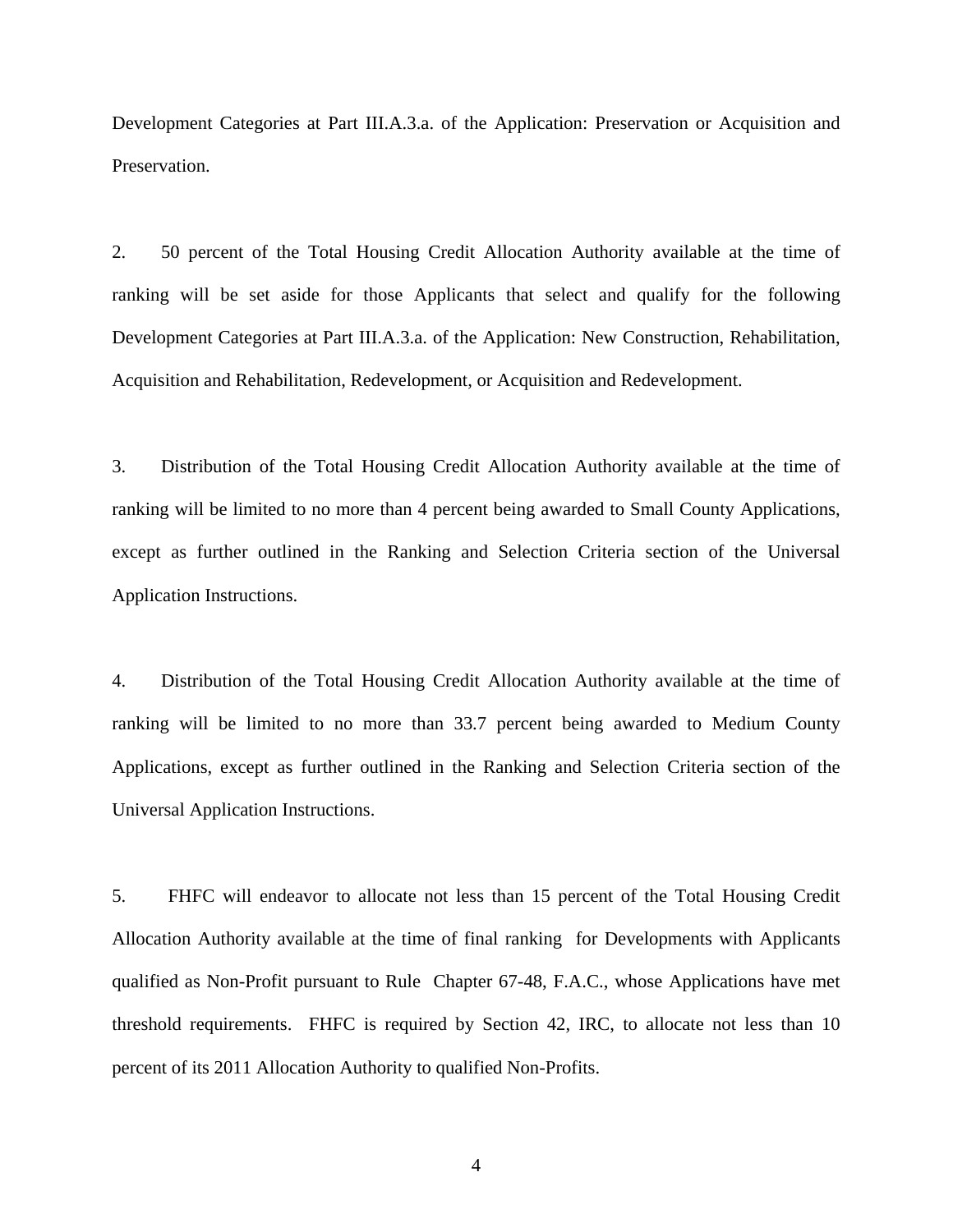a. FHFC has determined that an initial allocation of 15 percent to qualified Non-Profits will help ensure that the 10 percent requirement will be met in the event that all Developments included in the initial 15 percent do not receive an allocation. FHFC will endeavor to accomplish this goal by following the procedures stated in the Ranking and Selection Criteria section of the Universal Application Instructions.

b. No more than 90 percent of the 2011 Allocation Authority, including any Housing Credits received from the 2011 National Pool, will be allocated to Applicants which do not qualify as Non-Profit Applicants. Unless otherwise determined by the Corporation, credits returned after the Board approves the final ranking will be added to the Allocation Authority for 2012.

c. In the event it is determined that the 10 percent minimum for Non-Profit Applicants will not be met because a Non-Profit Applicant selected for tentative funding will not be funded (determined after the Board approves the final ranking), the 2011 credits that were to be allocated to that Non-Profit Applicant will be tentatively allocated, subject to eligible Non-Profit Applicant availability, (1) to Non-Profit Applicants receiving a partial allocation; then(2)to fund the next highest scoring, eligible Non-Profit Application(s) , based on total score and the Option 1 Tie-Breaker Order outlined in Section 6.a. of the Ranking and Selection Criteria section of the Universal Application Instructions, regardless of Development Category selected, until the 10 percent minimum is met . If the remaining 2011 Allocation Authority after application of the foregoing is not sufficient to fully fund that Application, such Applicant shall be entitled to a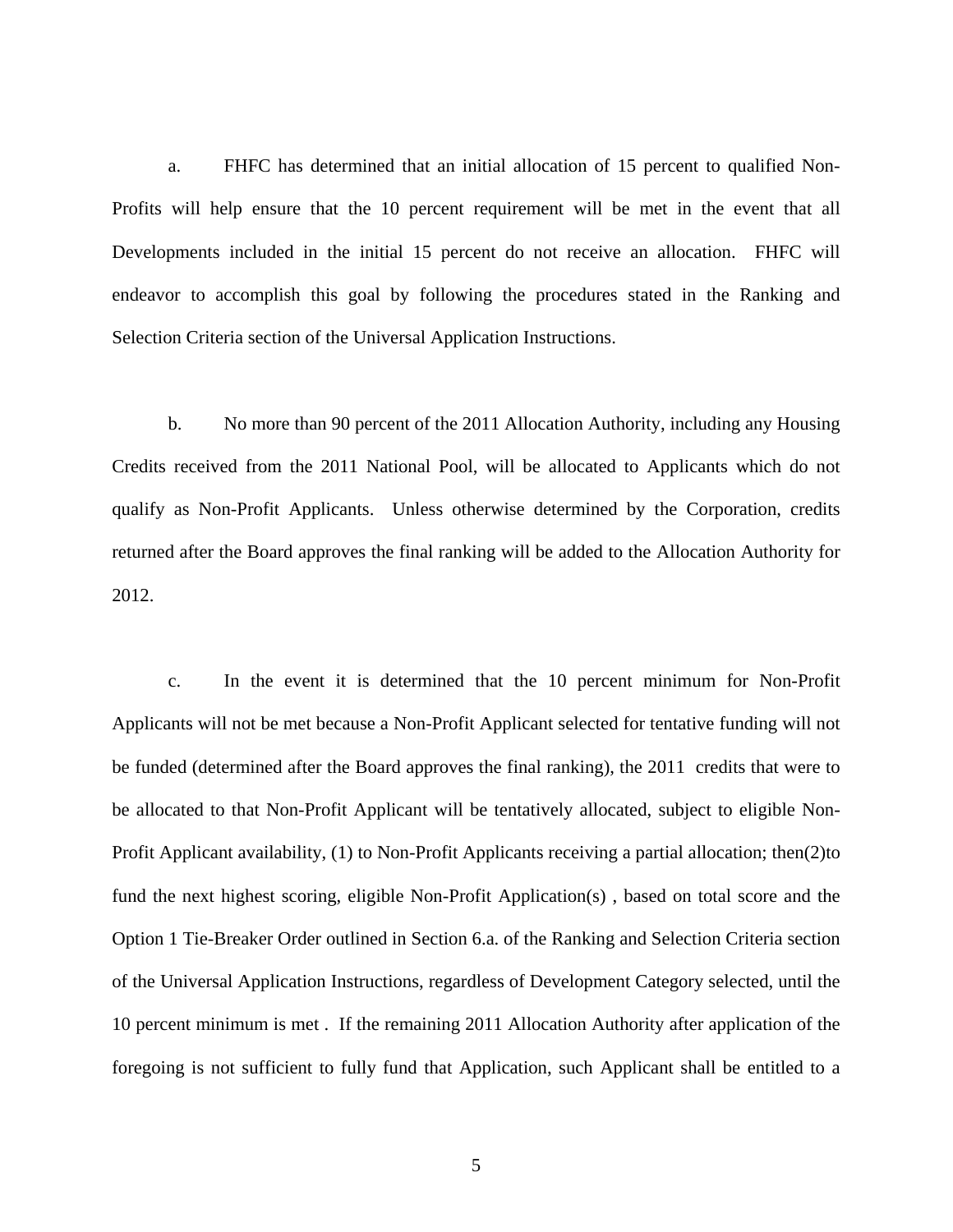Binding Commitment for the unfunded balance. If there is an insufficient number of eligible Non-Profit Applicants, either partially funded or unfunded, to tentatively allocate all of the Housing Credits made available by a decision not to fund a Non-Profit Applicant that was previously selected for tentative funding, those credits that could not be tentatively allocated to Non-Profit Applicants will be tentatively allocated, subject to Section 5.b.. hereof, in accordance with Section8 hereof.

If additional Allocation Authority becomes available after the Board approves final ranking, either through the National Pool or by prior years' credits returned before October 1, 2011 or by both, or by National Pool credits received on or after October 1, 2011, and this causes the percentage of credits to be allocated to Non-Profits to drop below 10 percent of the new total 2011 Allocation Authority, then the amount needed to bring the percentage back up to the 10 percent minimum will be computed. The additional credit amount minus the amount needed to meet the 10 percent minimum will be allocated in accordance with Section 7 or Section 8, as applicable. The amount needed to meet the 10 percent minimum will be tentatively allocated, subject to eligible Non-Profit Applicant availability, (1) to Non-Profit Applicants receiving a partial allocation (and then (2) to fund the next highest scoring, eligible Non-Profit Application(s) based on total score and the Option 1 Tie-Breaker Order outlined in Section 6.a. of the Ranking and Selection Criteria section of the Universal Application Instructions, regardless of Development Category selected, until the 10 percent minimum is met. If the last remaining 2011 Allocation Authority after application of the foregoing is not sufficient to fully fund the next highest scoring, eligible Non-Profit Application not previously funded, such Applicant shall be entitled to a Binding Commitment for the unfunded balance. If there is an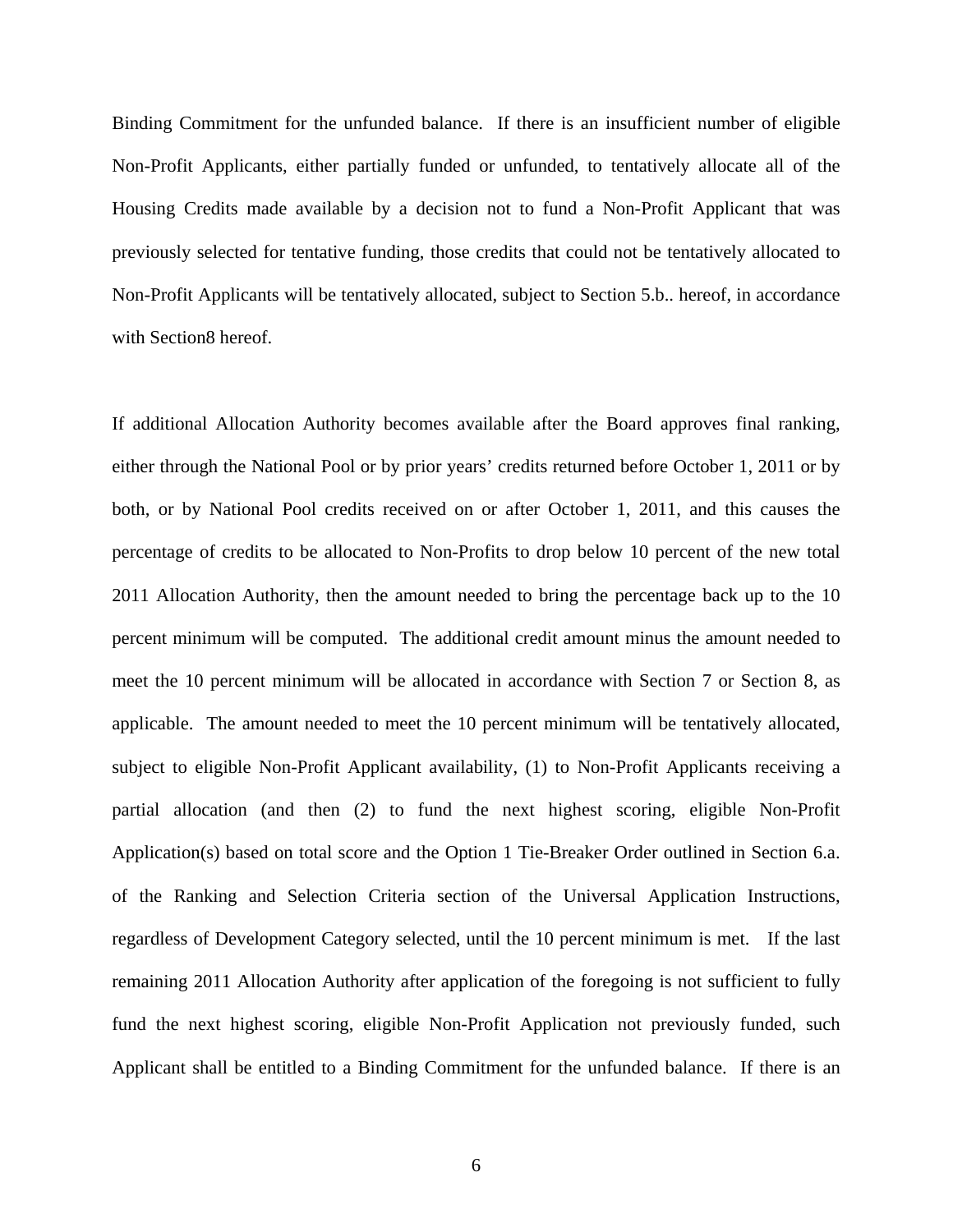insufficient number of eligible Non-Profit Applicants, either partially funded or unfunded, to tentatively allocate all the credits to, the unallocated credits will be carried forward to the following year.

d. After the 15 percent Non-Profit goal has been realized, remaining Applications from Non-Profit Applicants shall compete with all other Applications in the HC Program for remaining Allocation Authority, if eligible under the Universal Application Package.

6. FHFC's goal is to have a diversified rental housing portfolio. Therefore, its targeting goal is to allocate credits and to the extent such targeting goals can be met in accordance with these procedures, to a minimum of: one (1) Elderly Development, which may consist of an Assisted Living Facility licensed pursuant to Section 429.01 through 429.54 F.S., two (2) Florida Keys Area Developments, three (3) TOD Developments one (1) RD Preservation Development, one (1) Homeless Development, and one (1) Public Housing Revitalization Development. The targeting goals will be achieved in accordance with the procedures outlined in the Universal Application Instructions.

7. In the event the Board approves final ranking on or before September 30, 2011 , any additional Allocation Authority received by FHFC from the National Pool or returned Housing Credits between the date the Board approved final ranking and October 1, 2011 , will be used subject to Section 5.c. hereof, (a) to fund any Development that has been partially funded , and then, if necessary to allocate the total 2011 Allocation Authority, (b) to fund the next highest scoring, eligible Application based on total score and the Option 1 Tie-Breaker Order outlined in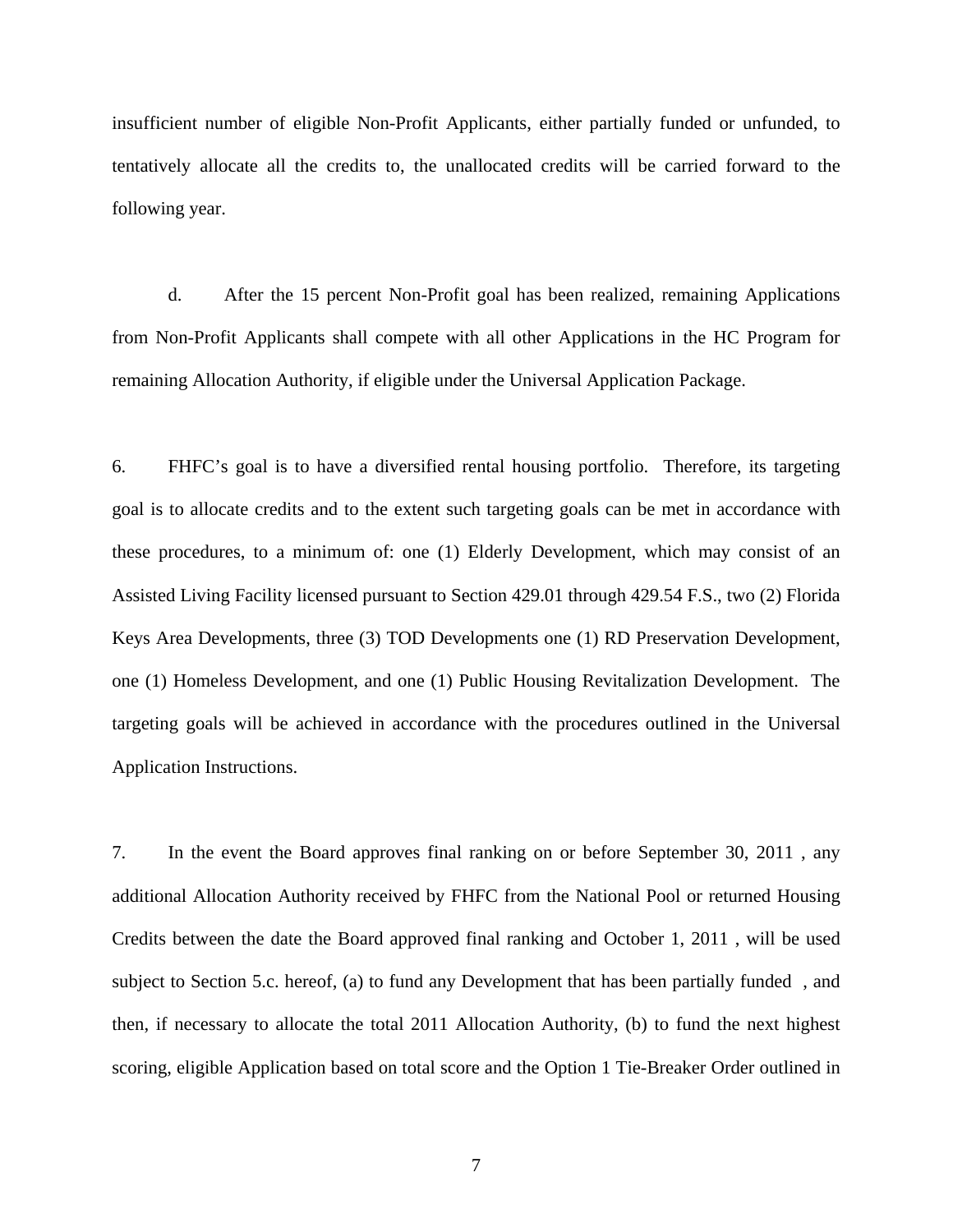Section 6.a. of the Ranking and Selection Criteria section of the Universal Application Instructions, regardless of the Development Category selected at Part III.A.3.a. of the Application, until all available 2011 Allocation Authority Housing Credits are allocated. If the last remaining 2011 Allocation Authority after application of the foregoing is not sufficient to fully fund the next highest scoring, eligible Application, such Applicant shall be entitled to a Binding Commitment for the unfunded balance.

8. Unless the Board approves otherwise, any Allocation Authority received on or after October 1, 2011 , or such later date as the Board approves final ranking, including any received due to a tentatively funded Applicant withdrawing or otherwise failing to proceed, will be used, subject to the provisions of Section 5.c. hereof, (i) to fully fund any Application that has been partially funded by the method described in Section 7 above and then (ii) applied to the 2012 Housing Credits Funding Cycle; provided that any such Allocation Authority received which, if after application of (iii) above would cause FHFC to be above the de minimis requirements for use of allocation necessary to participate in the National Pool, shall instead be applied as provided in Section 7 above. Subject to Section 5.c. above no further effort will be made to achieve the 2011 targeting goals with any such additional Allocation Authority. If the 10 percent Non-Profit requirement has been met at the time such additional Allocation Authority is received, no further effort will be made to achieve the Non-Profit goal or revise any previous adjustment of Applicant rankings necessary to achieve such goal. If any post-September Allocation Authority remains, it shall be treated in accordance with IRS Regulation 1.42-14.

9. Notwithstanding any other provision of this QAP, where a Development has not been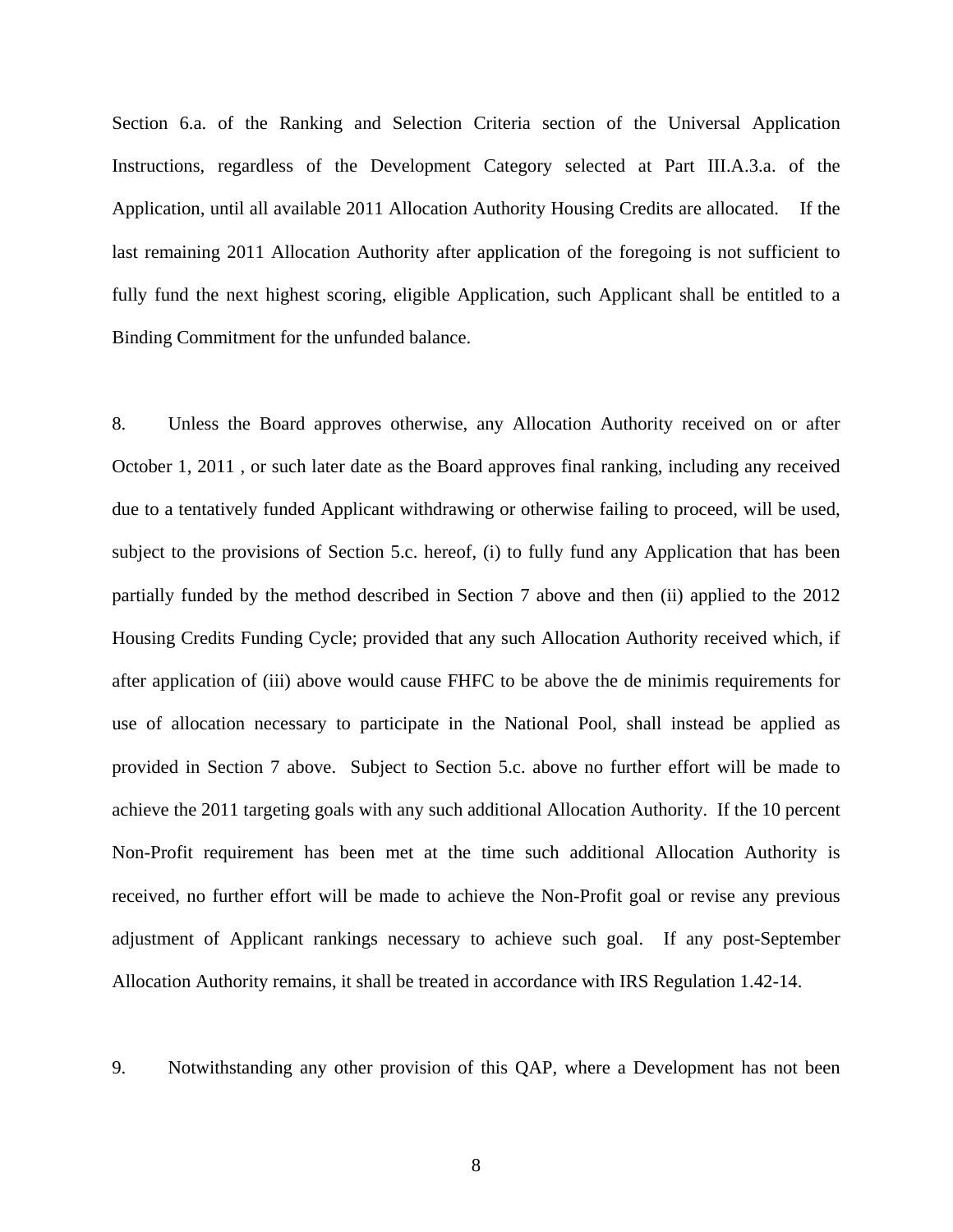placed in service by the date required or it is apparent that a Development will not be placed in service by the date required, such failure is due to circumstances beyond the Applicant's control, and the Applicant has returned its Housing Credit Allocation in the last calendar quarter of the year in which it was otherwise required to be placed in service, the Corporation may reserve allocation in an amount not to exceed the amount of Housing Credits returned, and may allocate such Housing Credits to the Applicant for the year after the year in which the Development was otherwise required to be placed in service, provided the following conditions have been met: (i) the sponsor must have provided written notice to the Corporation, describing the circumstances, all remedial measures attempted by the Applicant to mitigate the delay, and any other pertinent information, prior to returning the allocation; and (ii) the Executive Director must find and determine that the delay was caused by circumstances beyond the Applicant's control, that the sponsor exercised due diligence in seeking to resolve the circumstances causing delay, that the Development in all respects, except time placed in service, still meets the conditions upon which the Housing Credits were originally allocated, and that the Development is still desirable in terms of meeting affordable housing needs.

10. In the event of a disaster declared by the federal or state government, any Allocation Authority not preliminarily allocated, as well as any authority remaining after November 1, 2011, may be diverted to one or more federally or state declared disaster areas.

11. In order for the Corporation to implement the provisions of The Recovery and Reinvestment Act of 2009 ( the "2009 Stimulus Act") or any extension of this act, any funds received pursuant to the 2009 Stimulus Act may be allocated by a competitive request for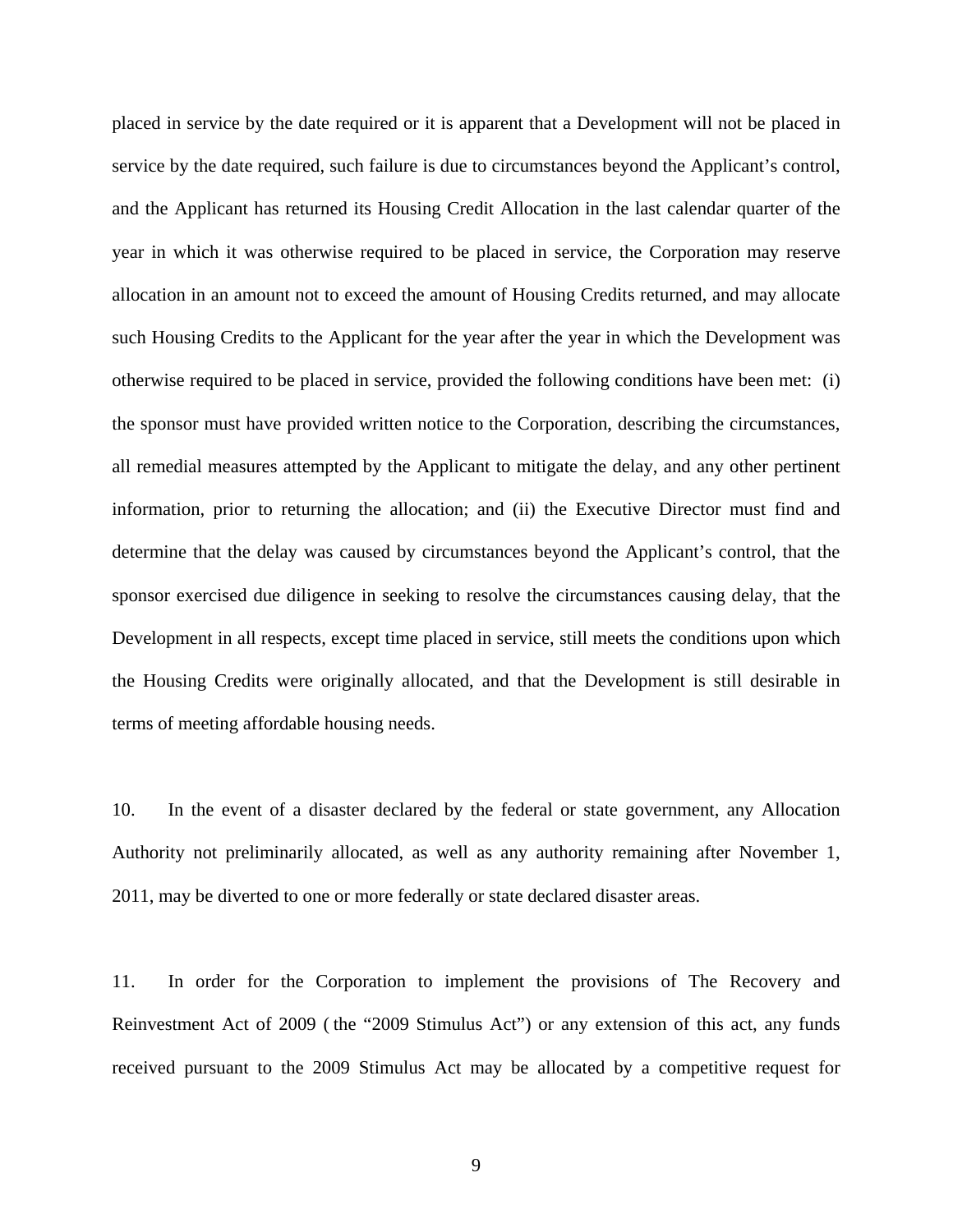proposal or competitive application process as approved by the Board. Any such process will be governed by Section 42, IRC , and Chapter 67-48, F.A.C., as applicable, or, an emergency rule authorized by the Florida Legislature specifically for the 2009 Stimulus Act, if any.

12. FHFC will designate Developments as a high-cost area through the authority given to FHFC by the Housing and Economic Recovery Act of 2008, enacted July 30, 2008. The criteria for such designation will be (1) any Homeless Development awarded in the 2011 Universal Application Cycle will be eligible for the 30% boost if that Development is not located in a HUD-designated DDA or a QCT, or (2) any Developments funded inclusive of any Corporation Financed Developments that have been invited into Credit Underwriting prior to January 1, 2011, that were located in a designated GO Zone DDA that do not place in service by December 31, 2010 will be eligible to keep their 30% boost. This boost is necessary in (1) and (2) above to ensure the long term financial feasibility of the Development.

13. With the exception of the provisions stated in Section 5.c., no adjustments will be made to achieve the Competitive HC Goals stated in the Universal Application Package, if the Executive Director or the Board of Directors determines, based on a negative recommendation from the Credit Underwriter, that an Application chosen for tentative funding should not receive a Housing Credit Allocation.

14. Housing Credits will be allocated in accordance with the 2009 Qualified Allocation Plan until the 2011 Qualified Allocation Plan becomes effective.

10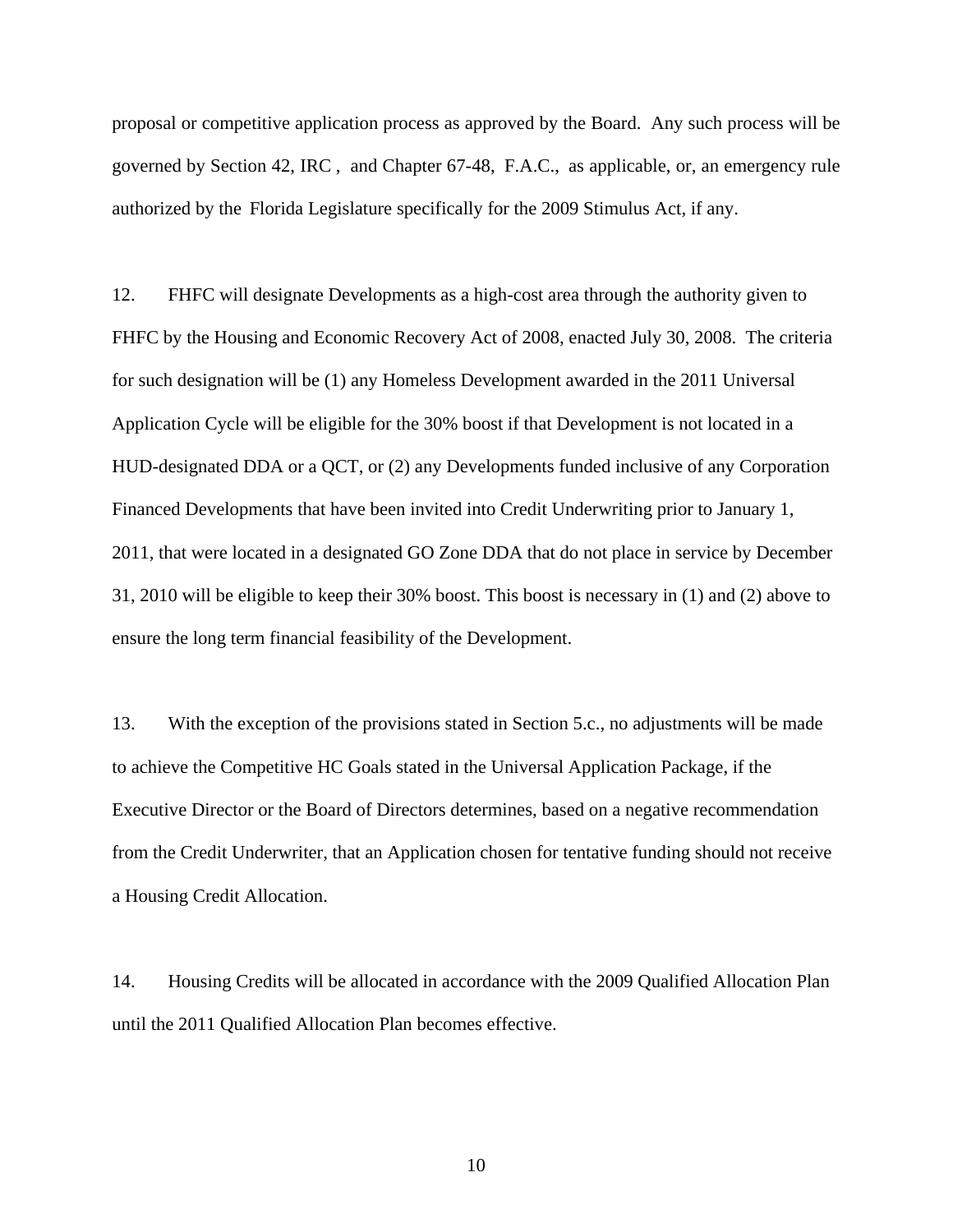15. In the event the Florida Legislature allocates natural disaster recovery funding to Florida Housing Finance Corporation, a portion of the 2011 or 2012 Housing Credit Allocation Authority may be allocated to be used in conjunction with said natural disaster recovery funds. Once determined that natural disaster recovery funds have been allocated, the process for allocating the 2011 Housing Credits and/or awarding credits from the 2012 Housing Credit Allocation Authority will be approved by the Board of Directors and adopted by rule.

16. As of the date the FHFC Board approves final ranking, FHFC may award Housing Credits from the 2012 Housing Credit Allocation Authority. Unless the FHFC Board approves a greater amount, the amount of Housing Credits to be awarded in the 2011 Universal Cycle will be based on the State of Florida's annual per capita amount plus National Pool if received prior to the date the Board approves the final ranking. For any Application awarded Housing Credits from the 2012 Housing Credit Allocation Authority, the Carryover Allocation will reflect the same placed-in-service deadline requirements as the Applications awarded Housing Credits from the 2011 Housing Credit Allocation Authority. If a Development has received a tentative award of 2012 Housing Credits and chooses not to move forward, the amount tentatively awarded will be returned to the 2012 Housing Credit Allocation Authority and no further 2012 Housing Credits will be awarded prior to the 2012 Universal Cycle.

### **I. Selection Criteria**

Upon receipt of a completed Universal Application Package for Housing Credits pursuant to FHFC rule requirements and notification of an open credit allocation cycle, FHFC shall score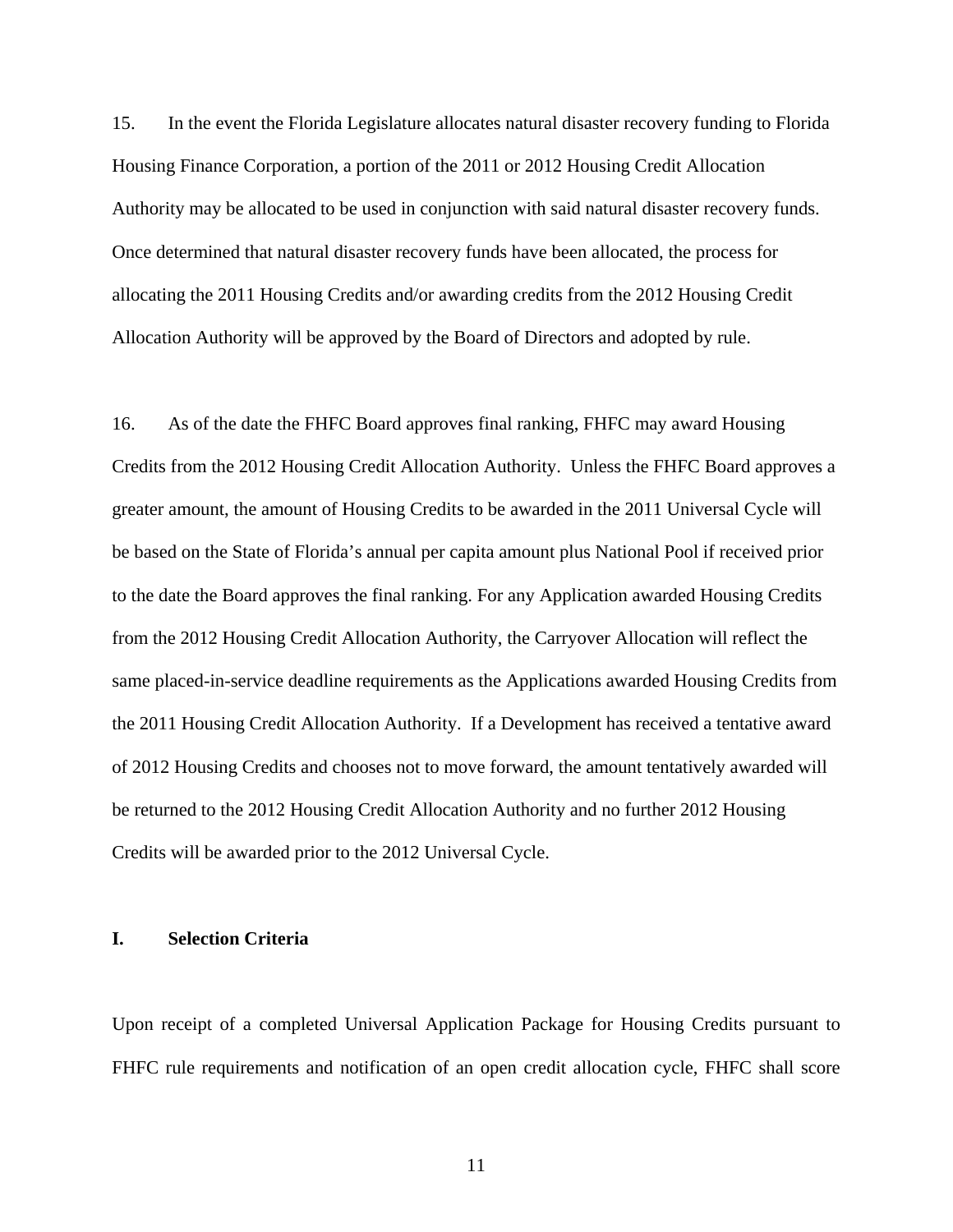and rank the Universal Application according to the following required selection criteria and the priorities set forth in Part II below.

A. Location

- \* Developments which are located in the Florida Keys Area or a Transit-Oriented Development (TOD) will be targeted.
- \* Counties within the state are divided into 3 groups according to population and housing needs. The geographic distribution plan will be in accordance with Section 3 and 4 herein.
- \* Specific criteria for the Florida Keys Area and TOD qualifications are addressed in the Universal Application Package which is incorporated by reference in the FHFC rules.
- B. Housing Needs Characteristics:
	- \* Developments which meet state, regional and local housing needs will be targeted.
	- \* Developments which are designed to attract and serve the Elderly will be targeted.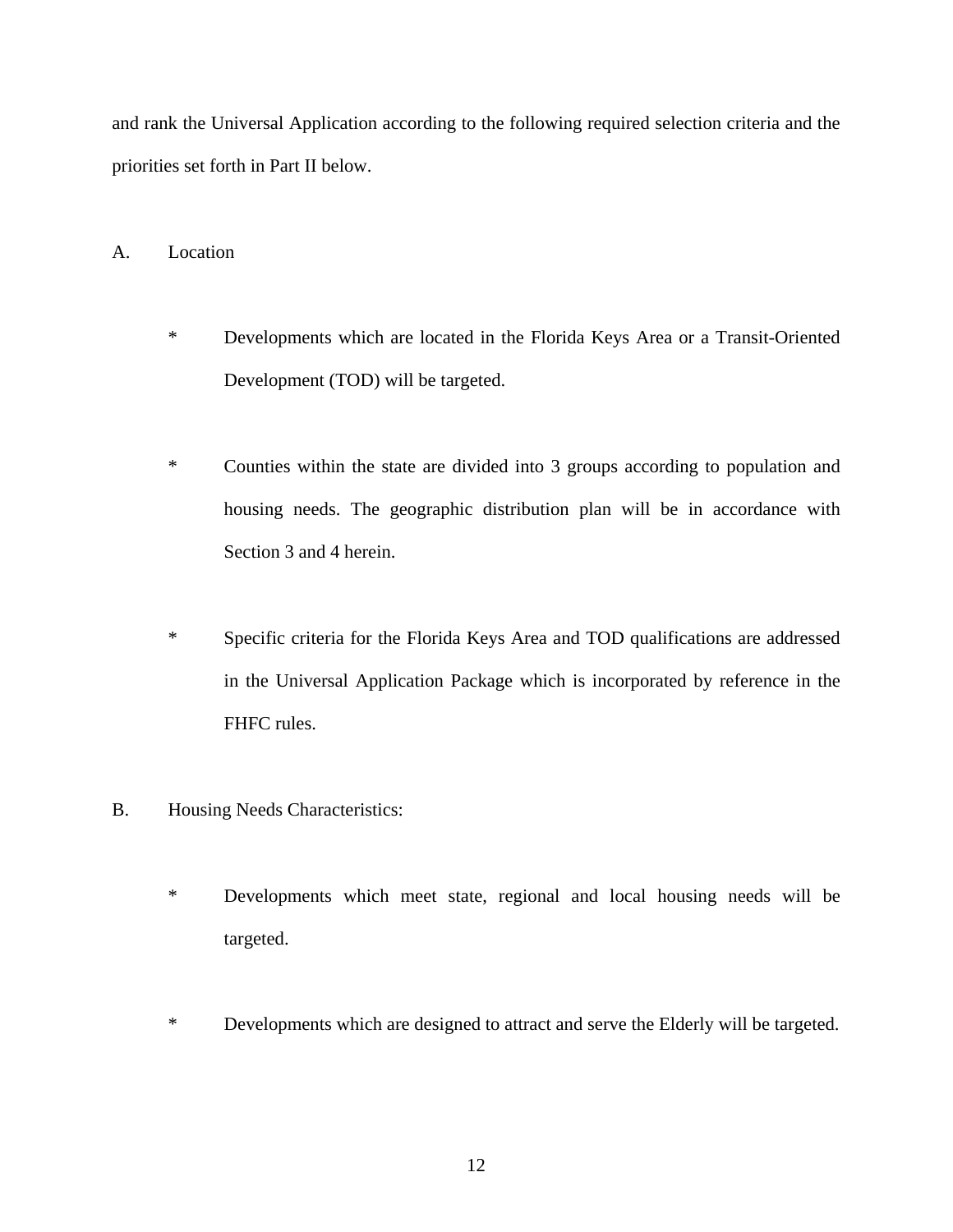- \* Developments which are designed to attract and serve the Homeless will be targeted.
- \* Developments which are 49units or less will be targeted.

These categories are specifically addressed in the Universal Application Package which is incorporated in FHFC rules by reference.

- C. Development Characteristics:
	- \* Developments which offer the most efficiency in development and thereby the best and most efficient use of the Housing Credits will be targeted in the following categories:
		- Experience of Development Team
		- Development Funding, Feasibility and Economic Viability
		- Ability to Proceed
		- Construction Features and Amenities
		- Leveraging
		- Equity Realized from Sale of Credits
		- Energy Conservation and Green Features
	- \* Developments which offer resident services and programs will be targeted.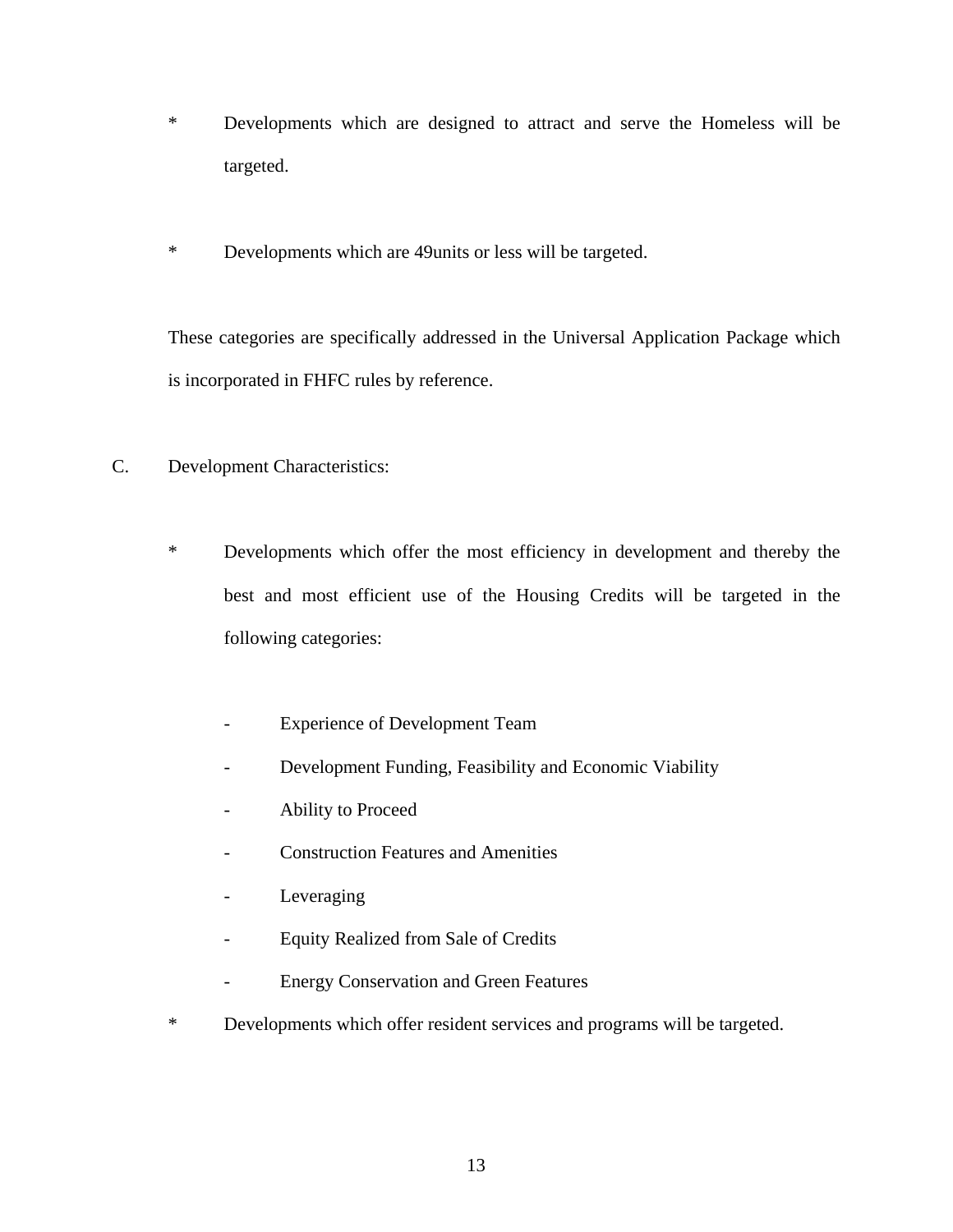- \* Developments which address family housing will be targeted.
- \* Developments which address Elderly housing will be targeted.
- \* Developments which address housing for the Homeless will be targeted.
- \* Developments which address the Preservation of existing affordable housing will be targeted.
- \* Developments which address Public Housing revitalization will be targeted.

These criteria are specifically addressed in the Universal Application Package which is incorporated in FHFC rules by reference.

- D. Sponsor Characteristics:
	- \* Both Non-Profit and for-profit Sponsors/Developers may participate in the program, other than the IRC requirement for a 10 percent Non-Profit goal.
	- \* Applications will be rejected if the Applicant or Developer or any Principal, Affiliate or Financial Beneficiary of an Applicant or Developer, have existing Developments that fail to comply with Rule Chapter 67-48, F.A.C., Section 42 of the Internal Revenue Code, the recorded Extended Use Agreement, or other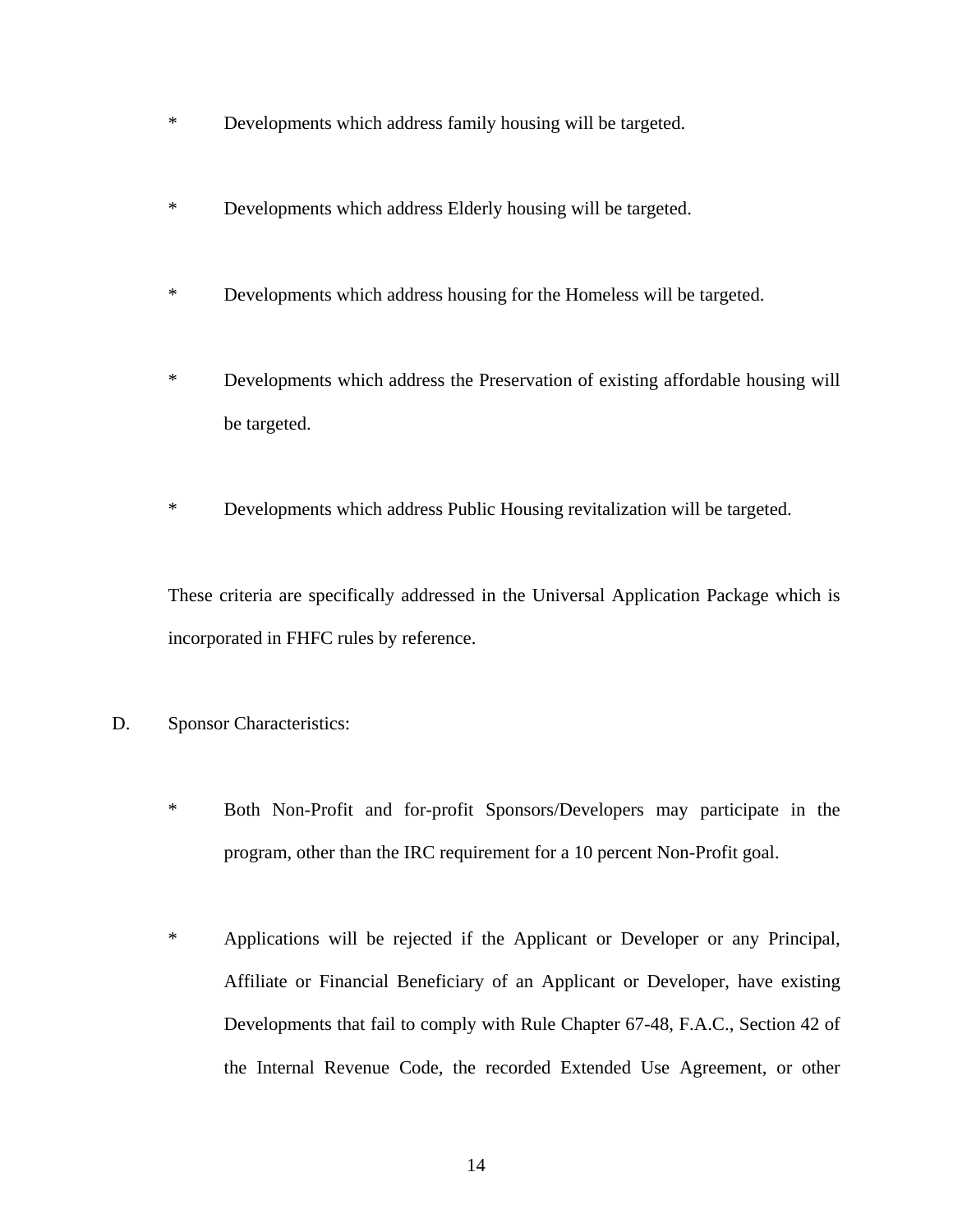FHFC programs.

- \* If any Applicant or any Affiliate of an Applicant, is determined by FHFC to have engaged in fraudulent actions or to have materially misrepresented information within the current Application or in any previous Applications for financing or Housing Credits administered by FHFC, the Applicant and any of the Applicant's Affiliates will be ineligible to apply for any program administered by the FHFC for a period of two (2) years, which will begin from the date the Board approves the disqualification of the Applicant's Application.
- \* Developments that will revitalize Public Housing will be targeted.

These criteria are addressed in the Universal Application Package which is incorporated in FHFC rules by reference.

- E. Tenant Populations With Special Housing Needs:
	- \* Developments which will serve the Elderly will be targeted.
	- \* Developments which will serve the Homeless will be targeted.
	- \* Developments which will serve Special Needs Households will be targeted.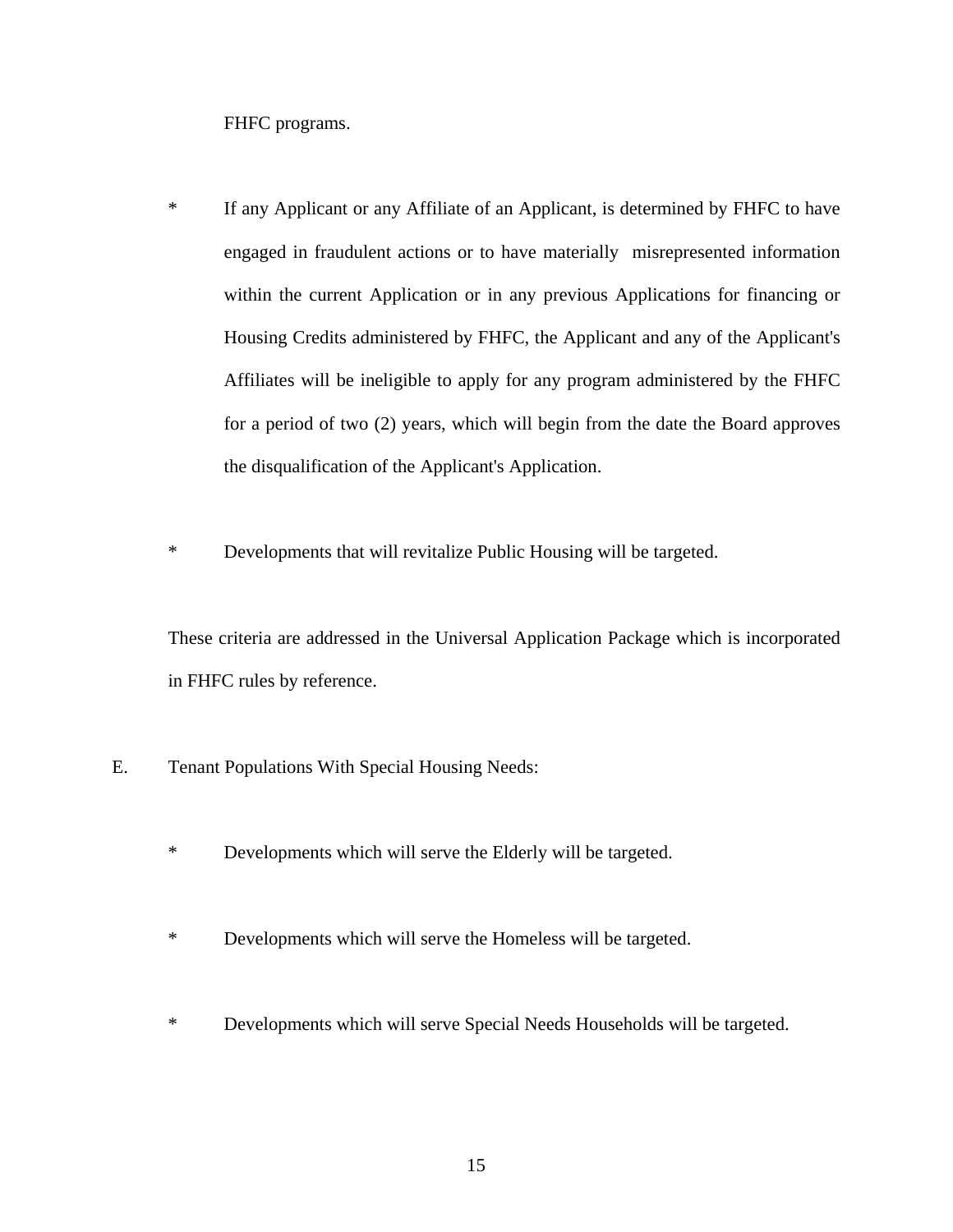These criteria are specifically addressed in the Universal Application Package which is incorporated in FHFC rules by reference.

- F. Tenant Populations of Individuals with Children:
	- \* Developments that have amenities and resident programs that service families with children are specifically targeted.

This criterion is specifically addressed in the Universal Application Package which is incorporated in FHFC rules by reference.

- G. Public Housing Waiting Lists:
	- \* Developments are required to actively seek persons on public housing waiting lists.

This criterion is specifically addressed in the Universal Application Package as a threshold requirement and is incorporated in FHFC rules by reference.

- H. Developments Intended for Eventual Resident Ownership:
	- \* Developments which provide specific programs for enabling residents to purchase a unit in the Development will be targeted.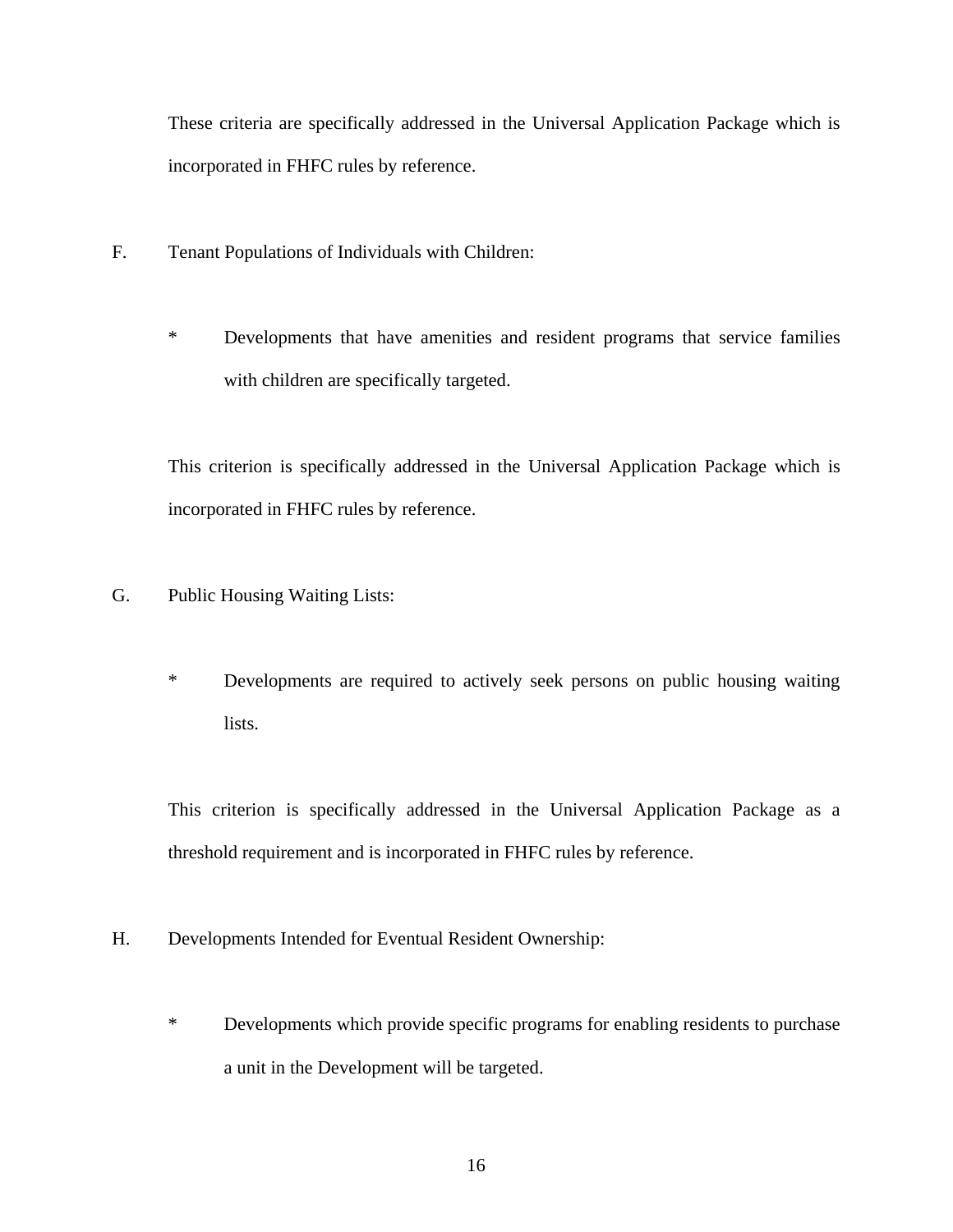This criterion is specifically addressed in the Universal Application Package which is incorporated in FHFC rules by reference.

## **II. Priorities**

A. Developments which will serve the Elderly, the Homeless, Families, Developments financed with funding from RD 538, Developments financed with HOPE VI funds, Developments located in the Florida Keys or a TOD, and Developments classified as Preservation and Public Housing Revitalization, will be targeted.

These criteria are addressed in the Universal Application Package which is incorporated in FHFC rules by reference and in Sections 1, and 6 above.

B. Developments which will serve the lowest income families will be targeted.

This criterion is addressed in the Universal Application Package which is incorporated in FHFC rules by reference.

C. Developments which will waive the option to convert the set aside units to market after year 14 and extend the set-aside period beyond the required 30-year period will be targeted.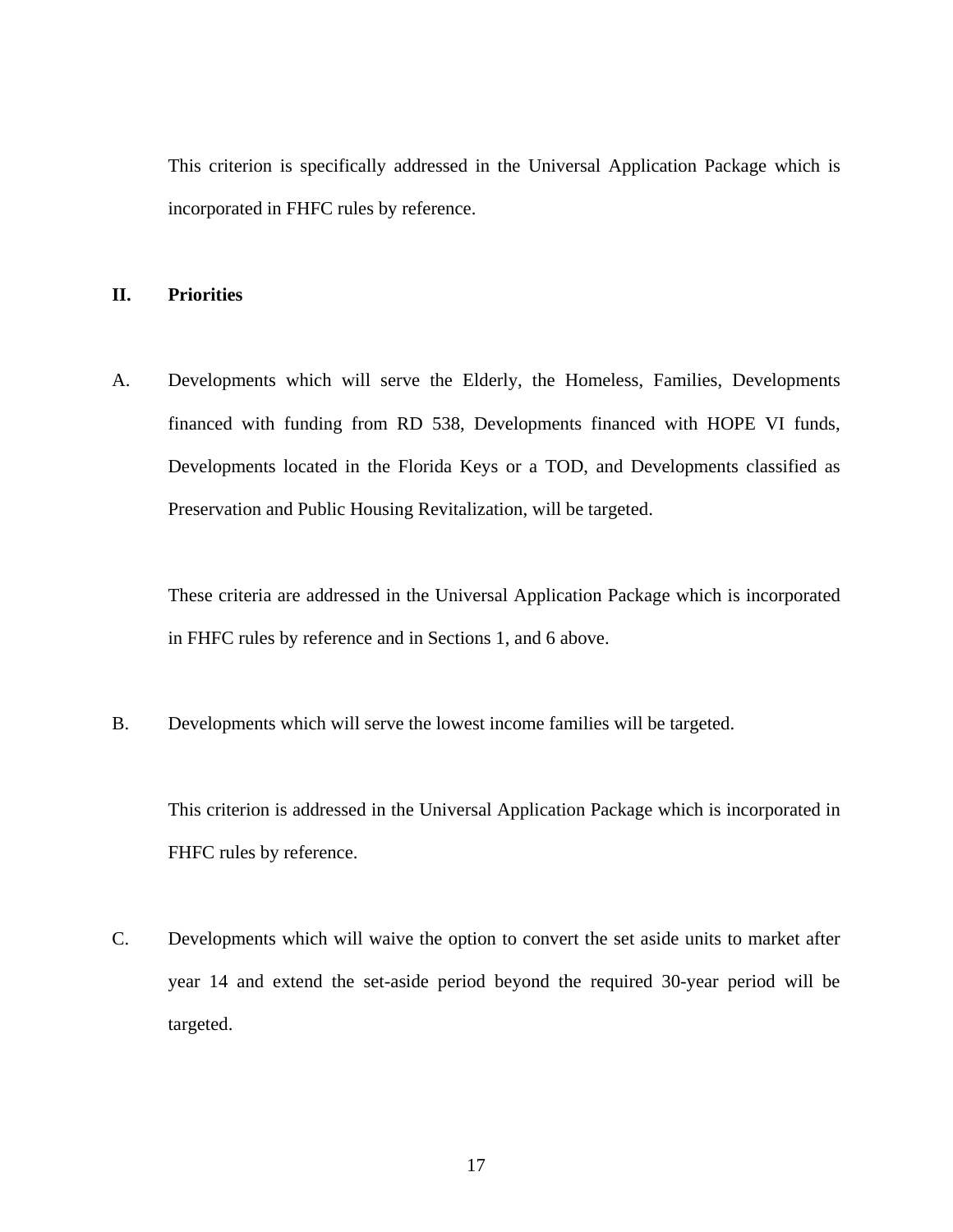\* A commitment to waive the option to convert after year 14 and to set-aside units beyond the required 30-year period is awarded points on a pro-rata basis. The minimum additional set-aside period is 1 year and the maximum additional set-aside period is 20 years, for a maximum total length of 50 years.

This criterion is addressed in the Universal Application Package and is incorporated in FHFC rules by reference.

D. Developments located in qualified census tracts, the development of which contributes to a concerted community revitalization plan will be targeted.

This criterion is addressed in the Universal Application Package which is incorporated in FHFC rules by reference.

E. Developments which require the least amount of Housing Credits to produce an affordable unit will be targeted.

This criterion is specifically addressed in the Universal Application Package which is incorporated in FHFC rules by reference.

F. The FHFC will initially allocate not less than 15 percent (as described in Section 5 of this QAP) of the state's Allocation Authority to Developments involving qualified, Non-Profit Applicants, provided they are Non-Profits organized under Chapter 617, Florida Statutes,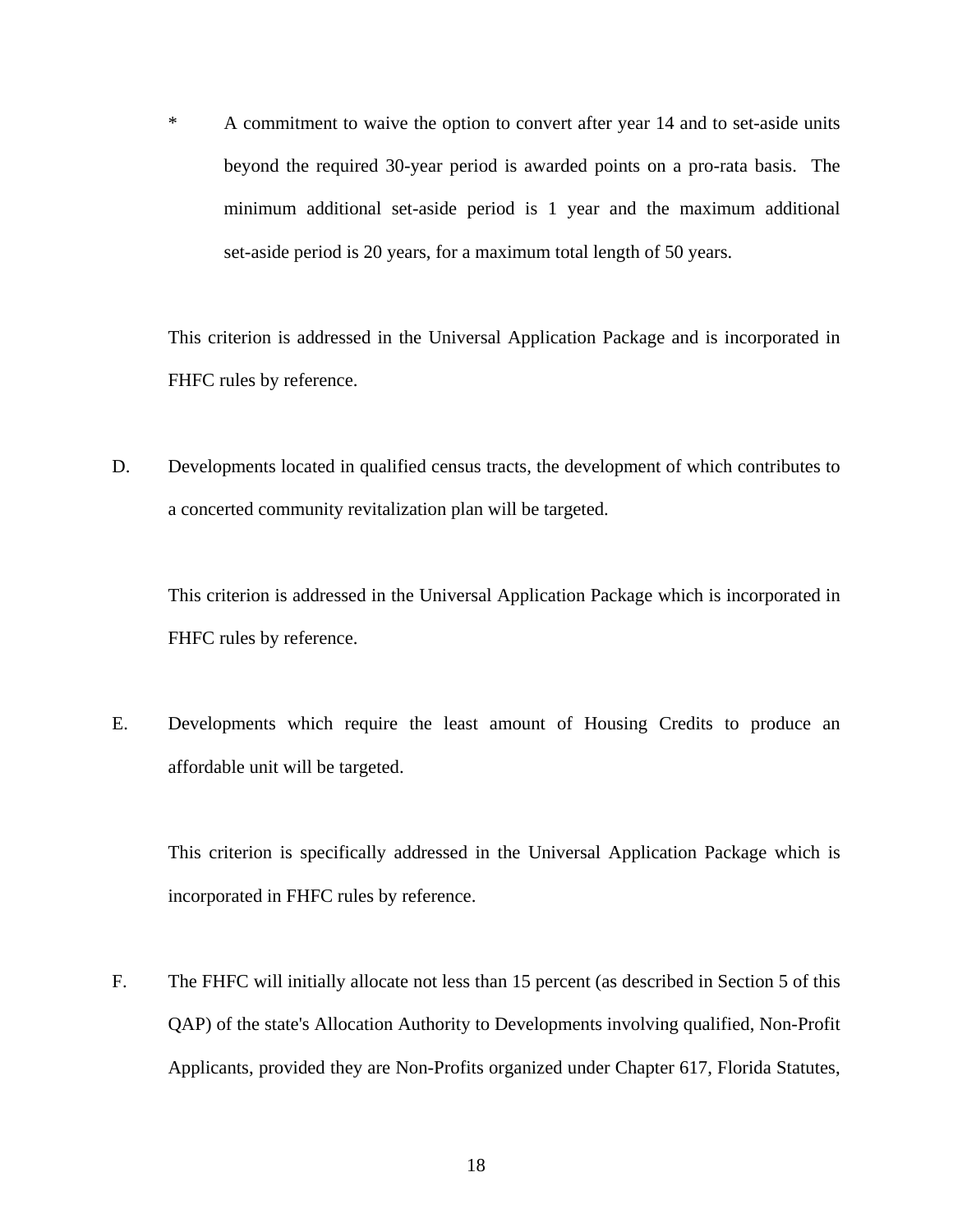or similar state statute if incorporated outside Florida, and as set forth in Section 42(h)(5) of the Internal Revenue Code, as amended, and Rule Chapter 67-48, Florida Administrative Code.

- G. The order of funding is: Two (2) Florida Keys Area Developments, one (1) Public Housing Revitalization Development, three (3) TOD Developments, one (1) RD Preservation Development, Developments participating in the Preservation Set-Aside, one (1) Elderly Development which may consist of an Assisted Living Facility, one (1) Homeless Development, Developments participating in the Non-Preservation Set-Aside and Developments meeting the 15 percent Non-Profit goal.
- H. Provided they are consistent with the QAP, the decisions of the Board of Directors of FHFC regarding Binding Commitments or the allocation of Housing Credits are solely within the discretion of the Board and shall be considered final.

### **III. Application of the Plan to Tax-Exempt Bond-Financed and Non-cycle Developments**

- A. Bond Financed Developments:
	- \* Developments financed with tax-exempt bonds subject to volume cap are required to meet FHFC minimum Housing Credit guidelines to qualify and be eligible for a Housing Credit analysis. If 50 percent or more of the aggregate basis of a Development's building(s) and the land on which such building(s) are located is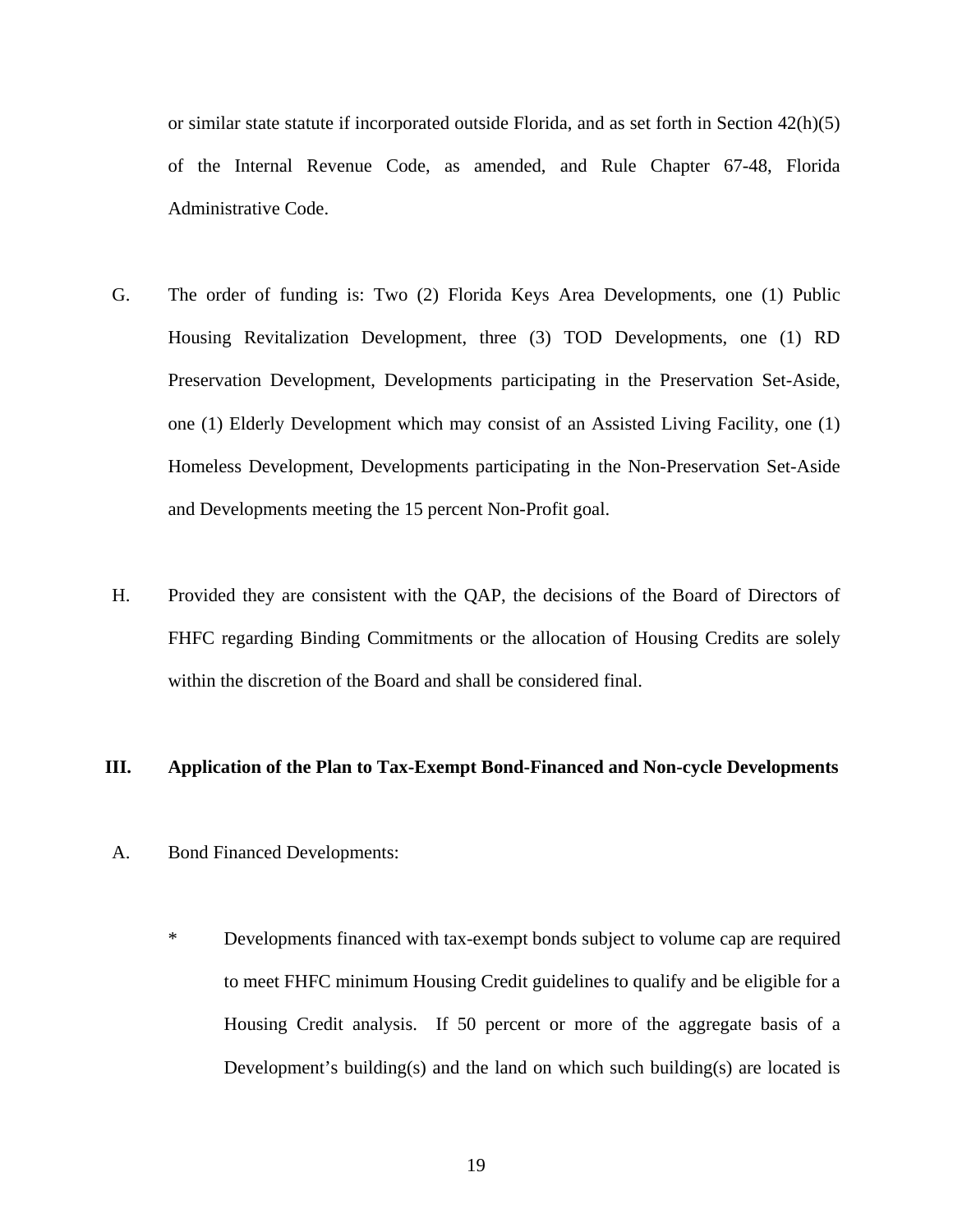financed with volume cap tax-exempt bonds, the Housing Credits are issued at the federal level rather than as part of the State's allocation authority and these Developments are not subject to the FHFC ranking and scoring process as set forth in Sections I and II above; however, they must meet the minimum threshold criteria, as follows:

Developments that receive tax-exempt bonds issued by the Florida Housing Finance Corporation will be deemed to have met the minimum threshold criteria by successfully completing a request for Housing Credits in their bond Application.

County Housing Finance Authority-Issued bond-financed Developments must meet threshold requirements, must submit a complete 4 Percent HC County HFA Bonds Application Form by the date specified in Rule Chapter 67-48, Florida Administrative Code.

These County Housing Finance Authority-Issued bond-financed Developments are subject to applicable provisions of Rule Chapter 67-48, Florida Administrative Code, as outlined in the subsection 67-48.027(2), F.A.C., including, but not limited to, the compliance monitoring requirements set forth in Part IV of this plan below.

B. Non-cycle Developments: